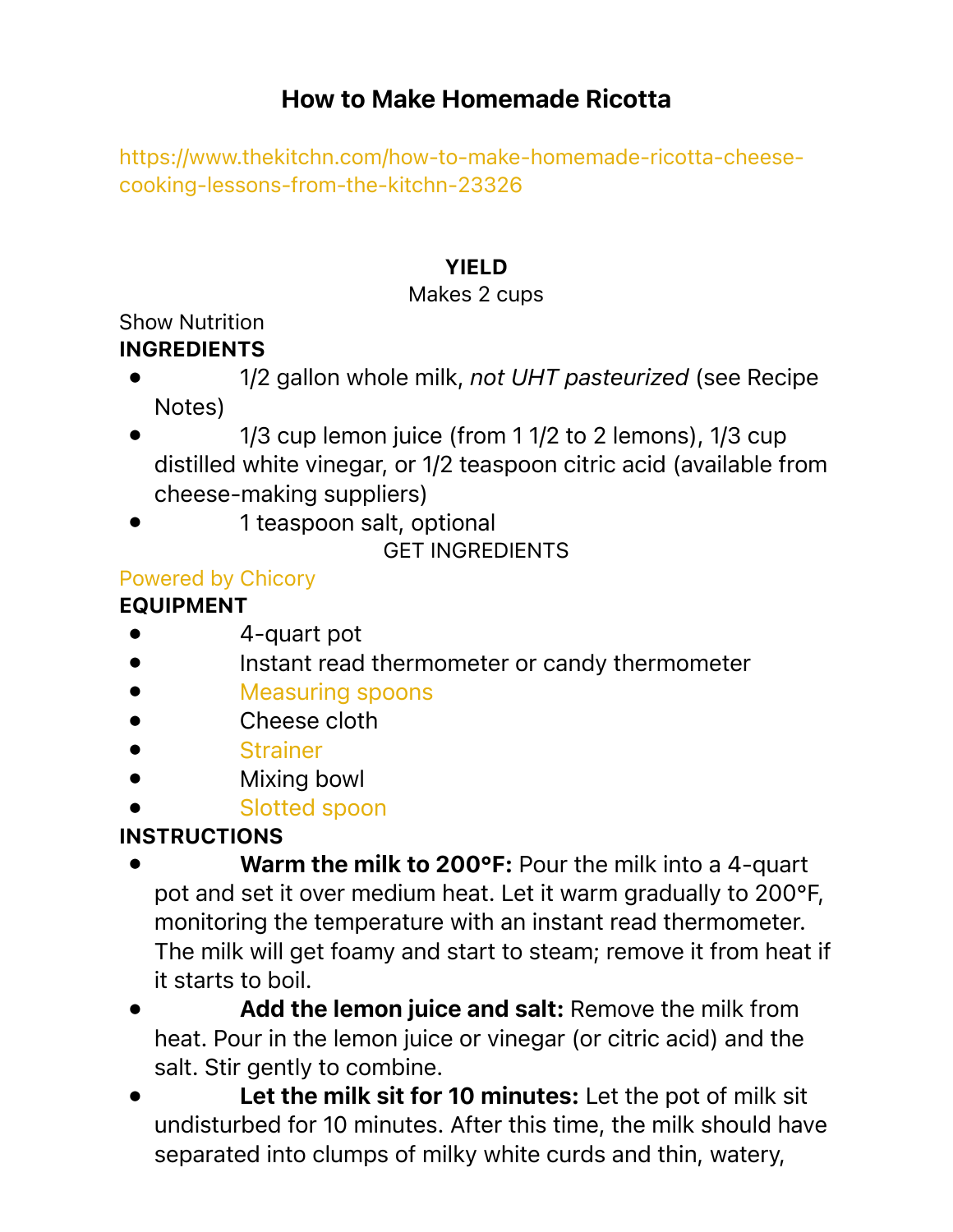yellow-colored whey — dip your slotted spoon into the mix to check. If you still see a lot of un-separated milk, add another tablespoon of lemon juice or vinegar and wait a few more minutes.

- **Strain the curds:** Set a strainer over a bowl and line the strainer with cheese cloth. Scoop the big curds out of the pot with a slotted spoon and transfer them to the strainer. Pour the remaining curds and the whey through the strainer. (Removing the big curds first helps keep them from splashing and making a mess as you pour.)
- Drain the curds for 10 to 60 minutes: Let the ricotta drain for 10 to 60 minutes, depending on how wet or dry you prefer your ricotta. If the ricotta becomes too dry, you can also stir some of the whey back in before using or storing it.
- Use or store the ricotta: Fresh ricotta can be used right away or refrigerated in an airtight container for up to a week.

## RECIPE NOTES

Whole vs. 2% vs. Non-Fat Milk: While whole milk is our favorite for making ricotta, 2% milk can also be used, though the ricotta is slightly less rich and creamy. Avoid using skim and nonfat milks; these don't separate as easily into curds and whey.

Pasteurized Milk: Pasteurized milk is fine to use for making ricotta, but avoid UHT (Ultra High Temperature) pasteurized milk as this process changes the protein structure of the milk, preventing it from separating. Making Fresh Ricotta Salata: If you'd like to make a fresh farmer's cheese (ricotta salata) from this ricotta, wrap it in cheese cloth and press it beneath a weighted plate in the refrigerator overnight. Using the Leftover Whey: The leftover whey can be used in place of water in any baking recipe, whizzed into smoothies, or drunk on its own [over ice](https://www.thekitchn.com/whey-tasty-whey-yes-whey-the-cheesemonger-183749).

Milk, lemon juice, and about a half-hour of your time — that's all you need to make a batch of fresh, creamy homemade ricotta. You're not going to believe how easy and foolproof this is! And trust me — once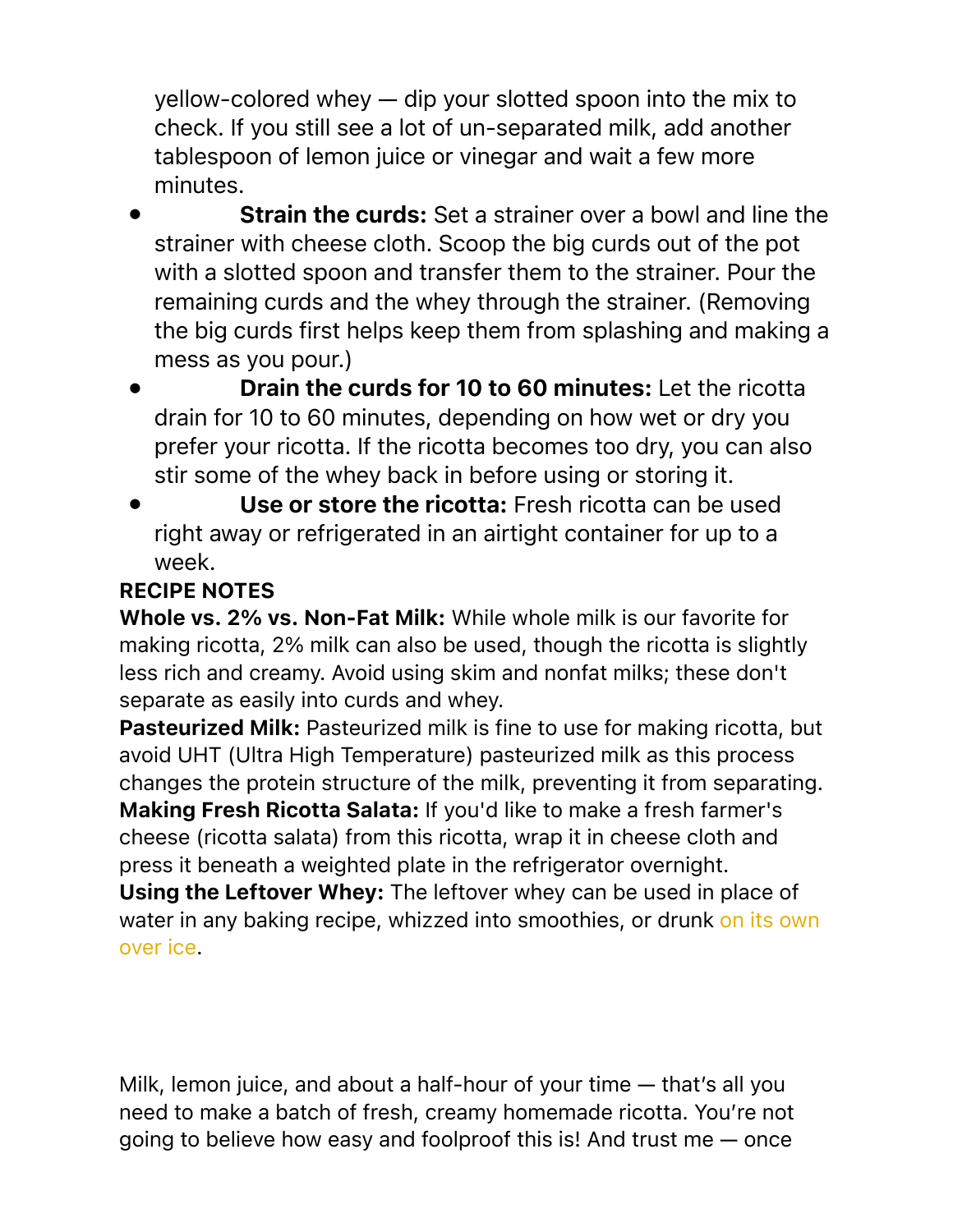you make your own ricotta, it's hard to go back to the stuff from the tub.

#### Learn more

When I say this only takes a half hour, I should clarify that most of that time is actually hands-off. You bring the milk almost to a simmer, add lemon juice or vinegar, and then let it sit while you work on the rest of dinner. Another 10 minutes or so goes into straining the curds, and then the ricotta is ready for your lasagna, pizza, or whatever delicious plans you have in store.

This process for making ricotta works best if you're using whole milk, although I've had success with 2%. Just avoid skim or nonfat milk as there just isn't enough milk fat left in the milk to actually separate into curds and whey. Also avoid using ultra-high temperature (UHT) pasteurized milk, as this process changes the protein structure of the milk and prevents it from separating. Unfortunately, many organic milks are UHT pasteurized, so if organic ricotta is your aim, definitely check the carton before buying.

Homemade ricotta really does have better texture and flavor than anything I've ever bought at the grocery store. I suspect that this is due in large part to the fact that it's freshly made. I like that I can control just how wet or dry the ricotta is simply by how long I let it drain — I like wetter, looser ricotta for things like pizzas, and drier, firmer ricotta for cannoli and other desserts. If you wrap the drained ricotta in cheese cloth and press it beneath a weighted plate in the refrigerator overnight, you can also make a simple ricotta salata, paneer, queso fresco, or other fresh farmers cheese.

I also like that I can make exactly the amount of ricotta that I need. I find that a half gallon of milk dependably makes about two cups of ricotta depending on how long I let it drain, and the recipe can be scaled up or